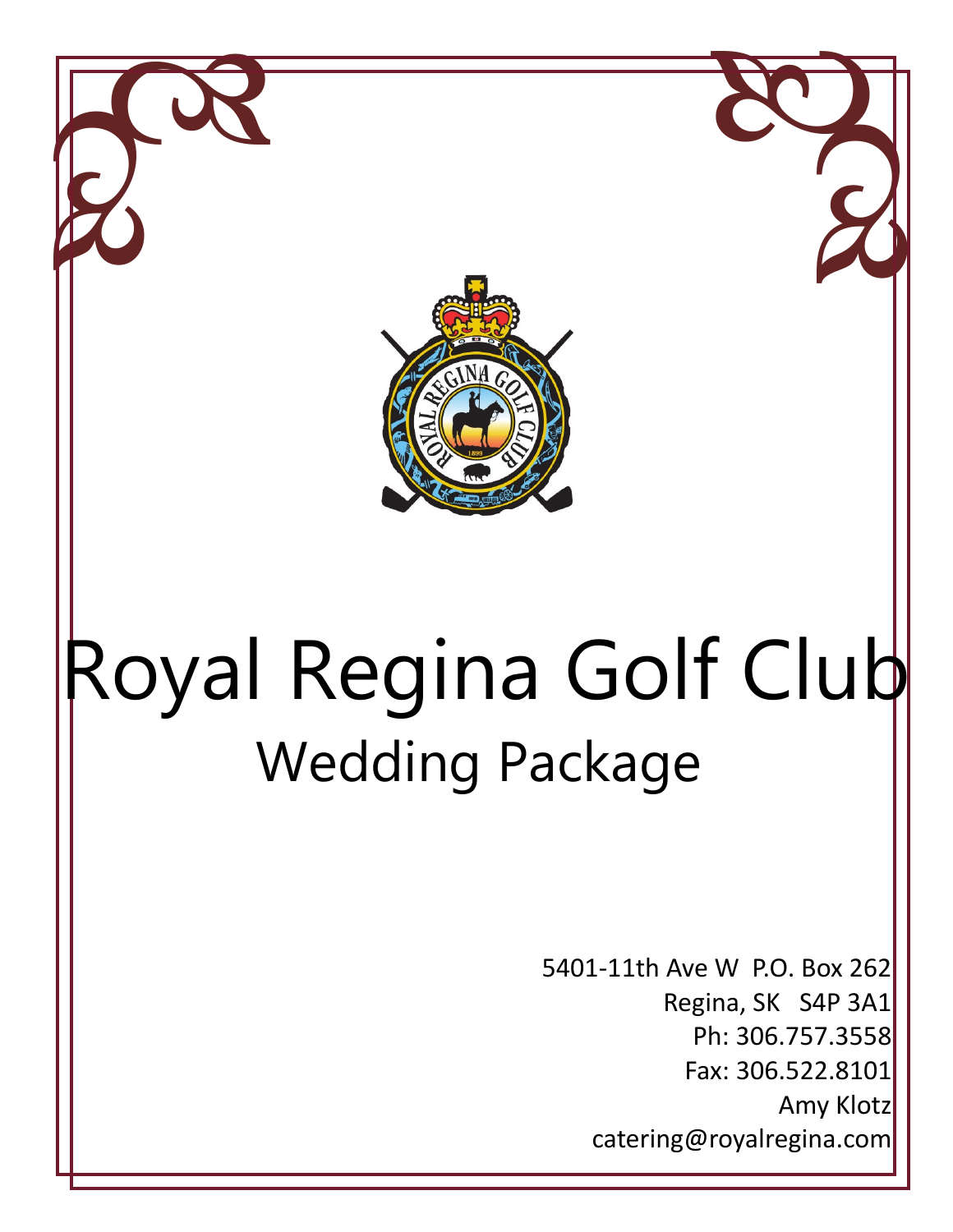

### Wedding Package Includes:

Table service for head table:

Choice of either gourmet plated or buffet dinner for guests created and prepared by our chefs Or you can go through the buffet with your guests. Dance floor, podium, microphone, and sound system including CD player and iPod/MP3

connections. Standard RRGC black or white table cloths and white cloth napkins Unlimited coffee and tea service.

Cake cutting service.

Free of charge.

### Banquet Room Information

The Royal Regina Banquet Room is spacious with a beautiful view of the golf course. It is very versatile and can be adapted to fit a variety of desired seating arrangements. Bookings are available from May until mid October each year.

Capacity: -Buffet: 110 guests -Plate Service: 130 guests -Standing Reception: up to 225 guests

Dimensions: 58' x 49'

Rental Fee: \$600.00

- $\circ$  Dances will only be permitted until 1:00 am with last call at 12:30 am.
- Outside decorations are permitted for weddings. The decorating time cannot be confirmed until 2 weeks prior to the event. Decorations cannot be tacked to the walls or ceilings and it is the responsibility of the convenor to have them removed from the building the night of the function, unless otherwise discussed with the House Manager.
- Any additional temporary renovations of the building may be subject to a service charge.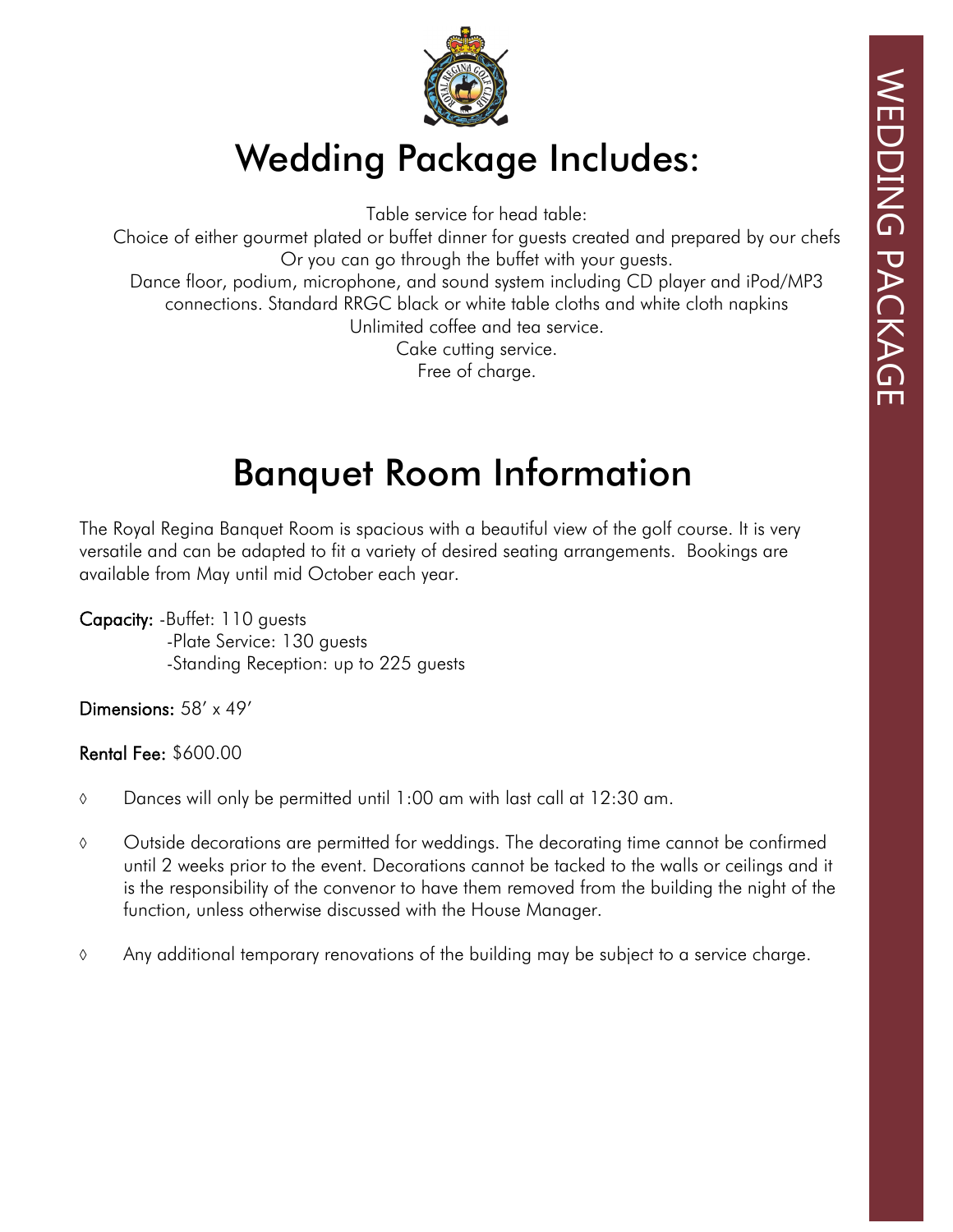

## Menu Information

- Menu options must be decided within 4 weeks of your wedding.
- $\alpha$  It is the convenors responsibility to drop off and set-up the wedding cake/cupcakes. Such items can only be dropped off the day of the wedding.
- We offer a wide menu selection from buffets to plated meals. We also offer hors d'oeuvres and late lunches.
- $\alpha$  Children 6 12 years of age will be charged at half price, and children 5 years of age or less will be free of charge.
- $\infty$  Specialty meals can be made in order to accommodate for any food allergies or dietary concerns, there will be an added cost of \$2.00 per plate. Any specialty meals must be confirmed 1 week prior to the wedding.
- Due to health and safety regulations, only food prepared at the Royal Regina Golf Club may be consumed on the premises and the removal of any food is prohibited following the event, with the exception of wedding cakes/cupcakes.

### Beverage Service

- Beverage service will commence at the time chosen by the convenor with last call no later than 12:30am.
- We offer Host Bar, Cash Bar, or Subsidized bar service.
- A minimum bar charge of \$1000 is necessary in the instance that the minimum is not met, you will be charged the difference between the price of beverages consumed and the minimum bar charge. Dry wedding will have a charge of \$500.00 with guests less than 100.
- As per the Saskatchewan Liquor and Gaming Association, only beverages provided by the Royal Regina Golf Club may be consumed on the premises. We have a wide selection of wine and can provide bottle service (bottles placed on the tables before guests arrive) or first pour service (servers will open the bottles once the guests are seated and pour the first glass).
- $\alpha$ . Wine may be brought in by the convenor at a corkage fee of \$15 per bottle.
- Any guests who appear under 25 years of age will be asked for ID.

### Guest Count

- a An *approximate* number of guests must be provided no later than 4 weeks before the wedding.
- $\alpha$  A *quaranteed* number of quests must be provided no later than five business days before the wedding. If this is not provided, the number of guests charged will be the approximate number given, or the number of guests in attendance, whichever number is greater.
- oa If the final number of guests in attendance is less than the guaranteed number, you will be charged the guaranteed number. If the guaranteed number of guests is lower than the final number, you will be charged the final number count.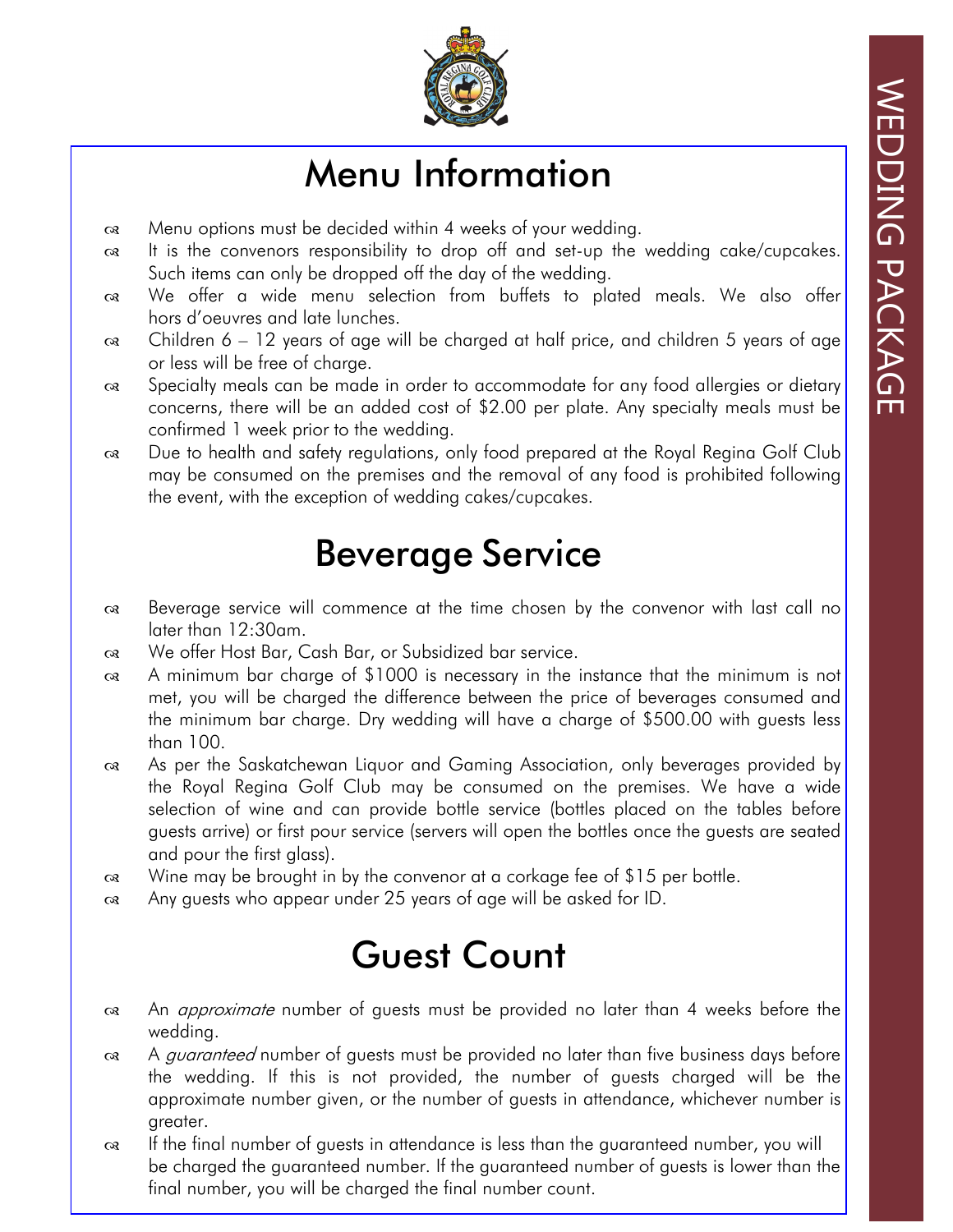

# Deposit and Payment

- A non-refundable, non-transferable deposit of \$600.00 and signed contract is required within 14 days of booking your event in order to hold the facility. Cheque is preferred.
- All event charges will be placed on account only. Accounts are due upon receipt of the Club's invoice.
- An automatic 17.5% gratuity plus applicable taxes will be added to the total event charges.
- It is mandatory that a valid credit card be kept on file in the event of an overdue account.

### Lost/Damaged Property

- The Convenor is responsible for any damage caused to RRGC property by guests during the wedding.
- The RRGC is not responsible for any lost/stolen/damaged property of the guests during or after the wedding.

# Patio/Smoking

- We have a large patio that your guests are more than welcome to enjoy conversation and cocktails before/during the reception.
- The Royal Regina Golf Course prohibits smoking in the clubhouse, including the front lobby. Smoking is only allowed at the appropriate distance (3 metres) from the front entrance outside.; there is an ash tray provided. There is no smoking on patio.

# Ceremonies & Pictures

- We are able to accommodate for ceremonies before the wedding reception takes place. Ceremonies cannot begin any earlier than 4:30pm and your guest size must be 80 or less.
- $\infty$  Receptions must follow the Ceremony.
- The basic table/chair set-up for the ceremony must mirror the set-up for the following reception
- Pictures may be taken within the clubhouse or outdoors on the course. If taken outside, prior arrangements must be made with the House Manager and Golfshop as not to conflict with golfers. The Royal Regina Golf Club is not responsible for any injuries due to pictures being taken outdoors.
- Please contact House Manager for further details regarding these options.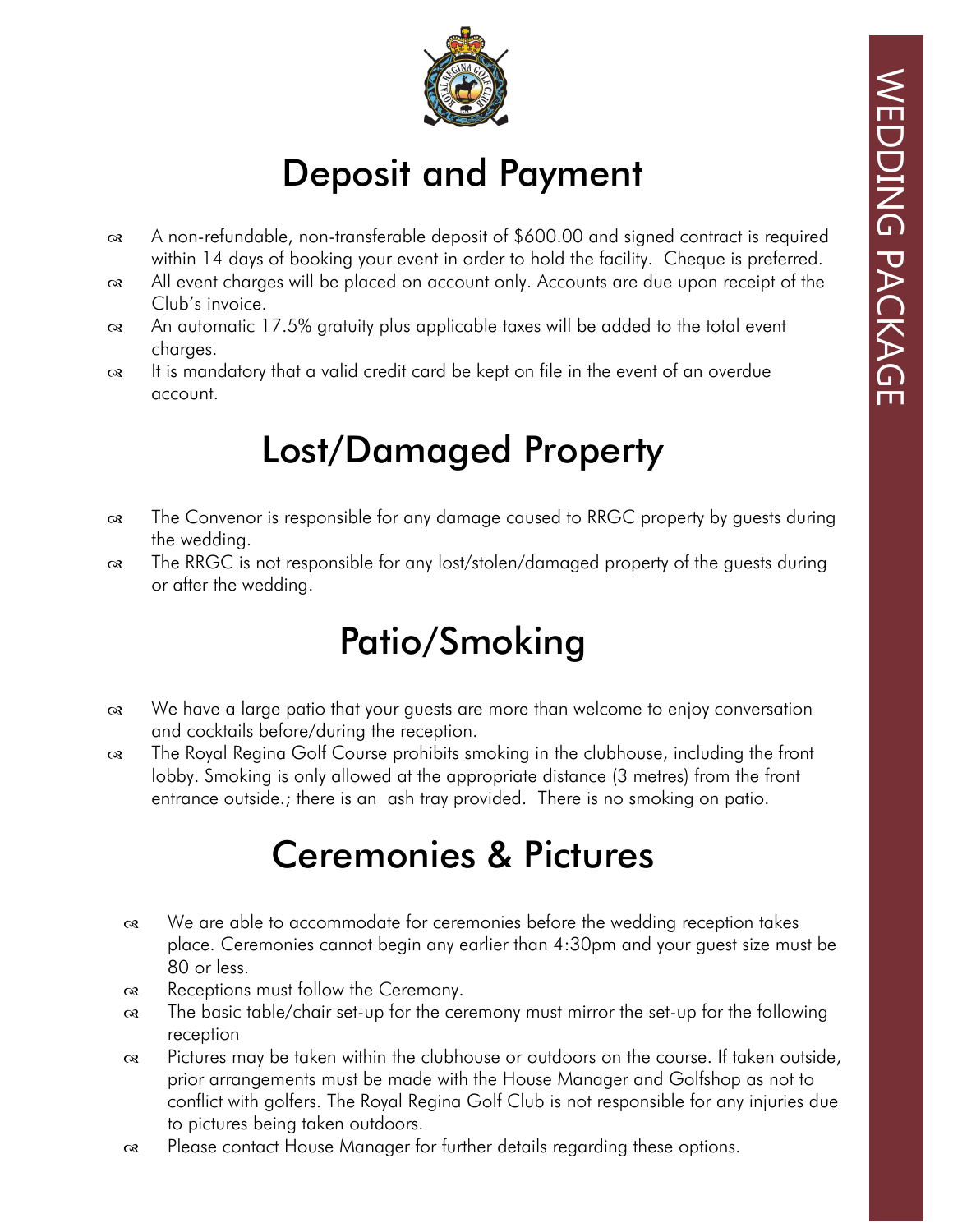

# Royal Regina Golf Club **Special Event Contract**

#### 1) Contact Information – All is required.

| Event Date:                                    |  |
|------------------------------------------------|--|
| Event Name:                                    |  |
| Event Group Convener:                          |  |
| <b>Event Contact:</b>                          |  |
| <b>Contact Address:</b>                        |  |
| Phone Number:                                  |  |
| Credit Card Type:                              |  |
| Credit Card Number:<br>CVC: (3 digits on back) |  |
| Credit Card Expiry:                            |  |

### 2) Function Details

| Room:             |  |
|-------------------|--|
|                   |  |
| Rental Fee:       |  |
|                   |  |
| Start/End Time:   |  |
|                   |  |
| Number of Guests: |  |
|                   |  |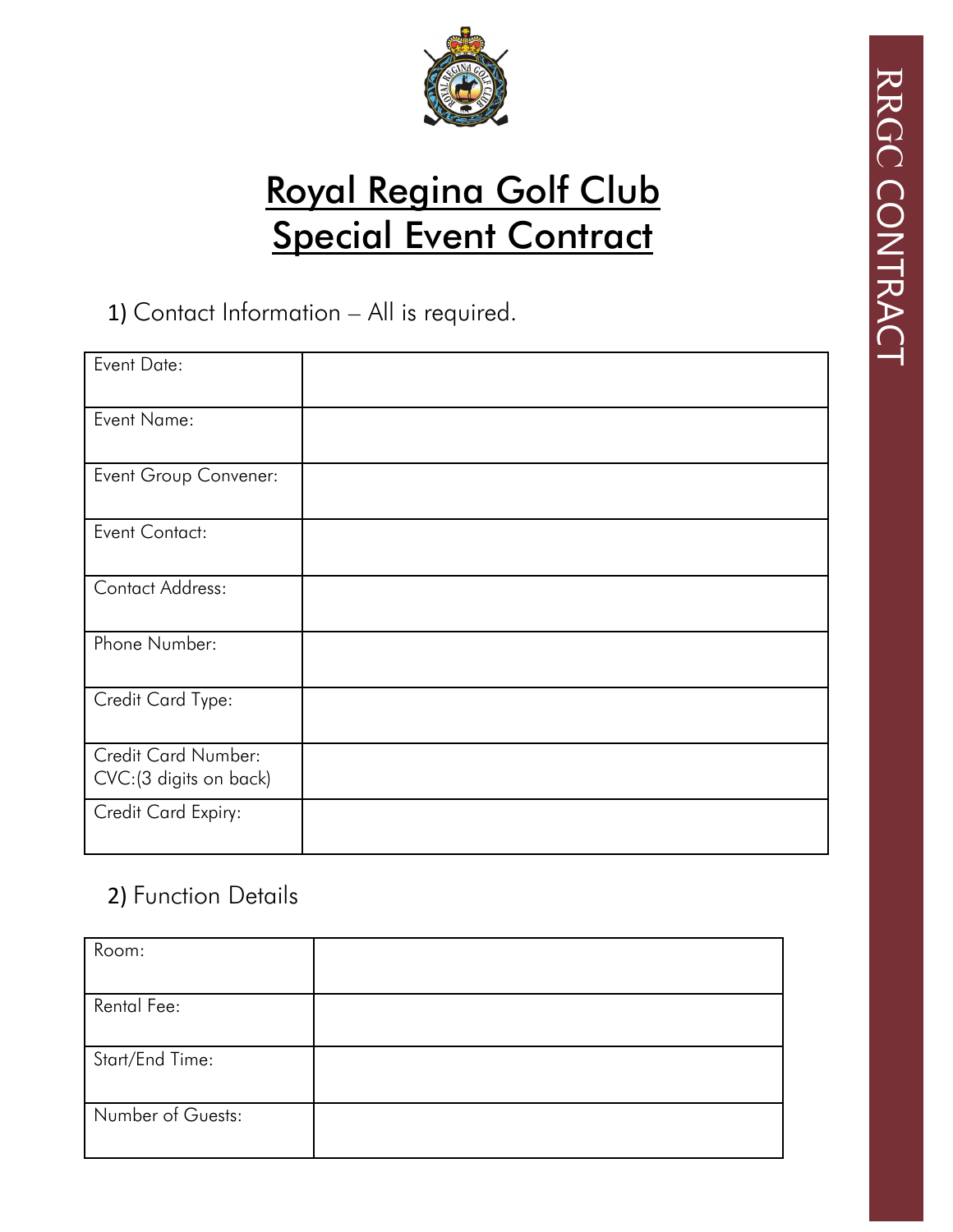

| Special Requests: |  |
|-------------------|--|
|                   |  |
|                   |  |
|                   |  |
|                   |  |

#### 3) Function Policies

-Function confirmation must be received to confirm your reservation.

- -You must confirm the final number of guests attending five business days (5 days) in advance. If the number served exceeds the guarantee, you will be charged for the actual number served. If the number of guests served is less than the guarantee, you will be charged for the guaranteed number.
- -A deposit of \$600.00 will be required at time on contract signing.
- -See below for practices in the event of a cancellation.
- -All food and beverage services paid for by the Group Convenor are subject to a (18%) service charge and applicable provincial and federal taxes.
- -For your event we can provide the following equipment: podium, flip chart,

microphone, screen, projector and sound system at no extra charge.

- -The Royal Regina Golf Club will not be responsible for damage to or the loss of any articles left in the Club prior to, during or following the function.
- -Only food and beverage provided by The Royal Regina Golf Club may be consumed on the premises.
- -The Group Convenor is responsible for any damage to the premises by their guests, or independent contractors on their behalf, during the time the premises are under their control.
- -Use of the Royal Regina Golf Club name or logo in advertising is only allowed with prior approval of the House Manager or General Manager.
- -All prices quoted are per person, unless otherwise noted, and are subject to change without notice.
- -The Royal Regina Golf Club reserves the right to provide an alternative function room best suited for the group's size, should the number of guests attending the function differ greatly from the original number quoted.
- -For functions greater than 100 guests, there will be a minimum bar charge of \$1000 applied. In the instance that the minimum is not met, the Group Convenor will be charged the difference between price of beverages consumed and the minimum charge.
- -Decorations cannot be tacked to the walls or ceilings and it is the responsibility of the Group Convener to have said decorations removed from the building the night of the function, unless otherwise discussed with the House Manager.